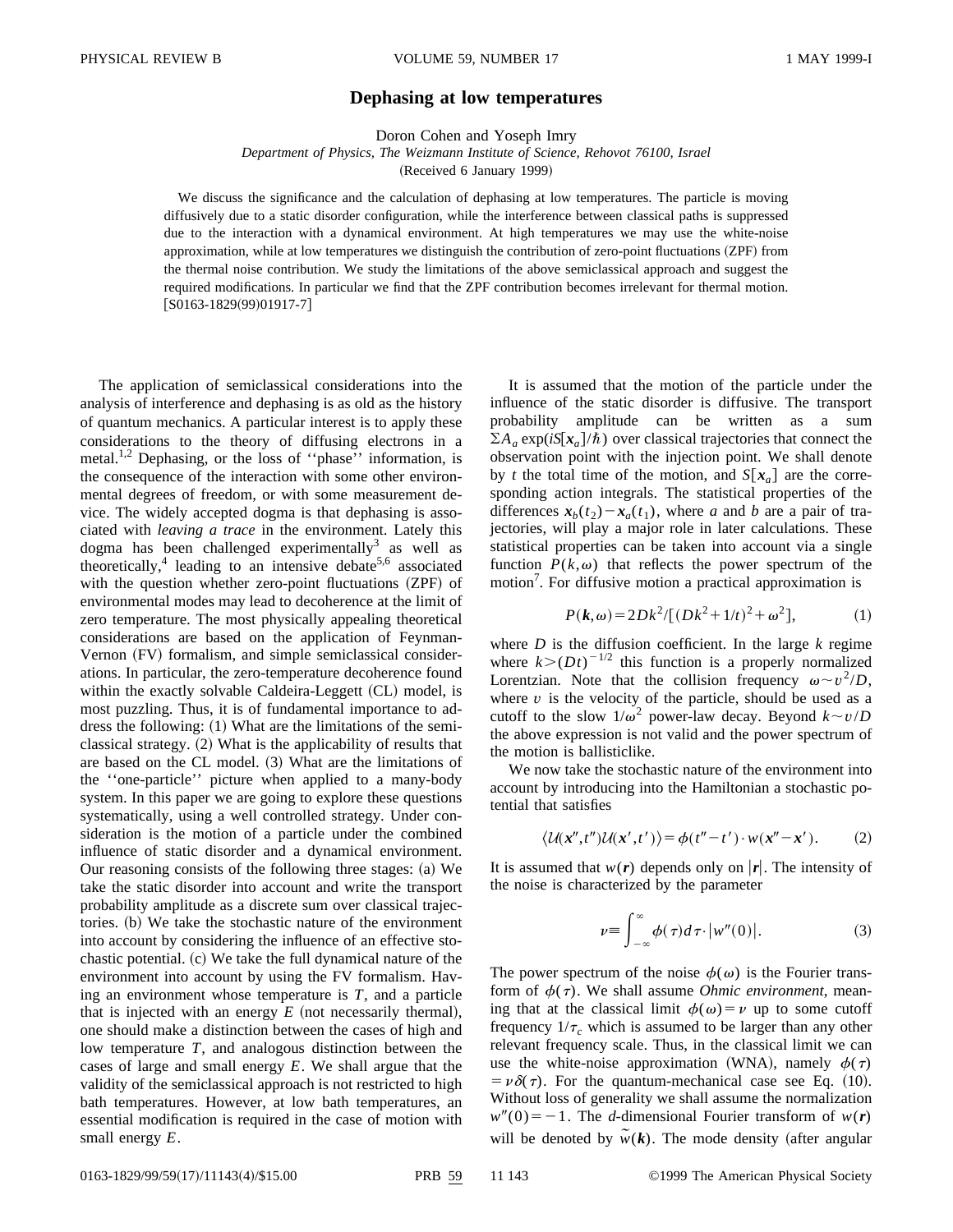$$
g(k) = Cl^{2+\sigma}k^{\sigma-1} \quad \text{for } k < 1/l,
$$
 (4)

where *l* characterize the spatial scale of the correlations, and *C* is a dimensionless constant. In the case of short-range Gaussian-type correlations  $\sigma$  equals simply *d*. For the longrange Coulomb interaction to be discussed later it equals  $d-2$ . In order to have a well-defined model we must have  $|w''(0)|<\infty$ , therefore only  $-2<\sigma$  is meaningful. The regime  $-2 < \sigma \le 0$  is well defined but it requires special treatment since  $w(0)$  diverges.

The path-integral expression for the probability to propagate from the injection point to the observation point constitutes a double sum  $\iint \mathcal{D}x' \mathcal{D}x''$  over the path variables  $x'(\tau)$ and  $x''(\tau)$ . Averaging over realizations of *U* one obtains the influence functional  $\exp(-S_N/\hbar^2)$ . See Ref. 8 for details. The noise action functional is

$$
S_N[\mathbf{x}', \mathbf{x}''] = \frac{1}{2} \int_0^t \int_0^t dt_1 dt_2 \phi(t_2 - t_1)
$$
  
×[ $w(\mathbf{x}_2'' - \mathbf{x}_1'') + w(\mathbf{x}_2' - \mathbf{x}_1') - 2w(\mathbf{x}_2'' - \mathbf{x}_1')]$ , (5)

where  $x_i$  is a shorthand notation for  $x(t_i)$ . The corresponding semiclassical expression for that probability is

$$
\sum_{ab} A_a A_b^* \exp\left(-\frac{S_N[x_a, x_b]}{\hbar^2}\right) \exp\left(i\frac{S[x_a] - S[x_b]}{\hbar}\right). \tag{6}
$$

It is obvious that the interference contribution (the terms *a*  $\neq b$ ) is suppressed due to the noise, while the classical (diagonal) contribution survives.<sup>9</sup> This is the *dephasing* effect. See the general discussion in Ref. 2. We are interested here in the computation of these dephasing factors, as well as in illuminating their physical significance. For the purpose of calculating the typical value of the dephasing factor, Eq.  $(5)$ can be replaced by

$$
\langle S_N \rangle \approx t \int_0^\infty g(k) dk \int_0^\infty \frac{d\omega}{\pi} \phi(\omega) P(k, \omega). \tag{7}
$$

If the integral on the right-hand side is independent of *t*, then the typical dephasing factor in Eq.  $(6)$  can be written as a simple exponential  $\exp(-t/\tau_{\varphi})$ .

The full analysis should take into account the dynamical nature of the environment. Namely, one should consider an Hamiltonian  $H = H_0(x,p) + H_{env}(x, Q_\alpha, P_\alpha)$ , where the latter term incorporates the interaction with environmental degrees of freedom. It is possible in principle (but generally not in practice) to use the FV formalism in order to derive an appropriate influence functional  $\exp(iS_F/\hbar - S_N/\hbar^2)$ . The fluctuation-dissipation theorem (FDT) implies that if  $S_N$  is known, and the temperature of the bath is further specified, then also some of the dissipative properties of the environment are determined uniquely. Therefore, it is plausible that the CL procedure of constructing an effective harmonic bath, is useful in order to derive an actual expression for the friction functional  $S_F$ . Indeed, this strategy has been adapted in

Ref. 8 and leads to the introduction of the ''diffusion localization and dissipation'' (DLD) model.<sup>10</sup> The interaction with the bath oscillators is

$$
\mathcal{H}_I = \sum_{\alpha} c_{\alpha} Q_{\alpha} u(\mathbf{x} - \mathbf{x}_{\alpha}). \tag{8}
$$

Here  $x_\alpha$  is the (fixed) location of the  $\alpha$  oscillator and  $Q_\alpha$  is its dynamical coordinate. The bath oscillators are distributed uniformly all over space. The interaction of the particle with each of the oscillators is described by  $u(r)$ . The range of the interaction is  $l$ , and  $c_{\alpha}$  are coupling constants. For an Ohmic bath the following expression (generalized here for any dimension) has been derived:

$$
S_F = \eta \int_0^t d\tau \nabla w(\mathbf{r}) \cdot \dot{\mathbf{R}},
$$
\n(9)

where  $\eta$  is a friction parameter, and the path variables are  $r=x''-x'$  and  $R=(x''+x')/2$ . From FDT it follows that if an Ohmic environment is characterized by a temperature *T* then the friction parameter should be  $\eta = \nu/(2k_BT)$  We shall assume an environment that is characterized by a short spatial autocorrelation scale *l*, such that the classical trajectories are well separated with respect to this microscopic scale. Under such circumstances it has been observed in Ref. 8 that  $S_F$ will have no effect on the interference contribution. This statement does not hold in case of the CL model. The CL version for  $S_F$  is obtained by taking in Eq. (9) the limit *l*→∞, which is equivalent to the formal substitution  $w(r)$  =  $-r^2/2$ . Averaging the factor exp( $iS_F/\hbar$ ) over diffusive trajectories one obtains, as in Ref. 5, a nongeneric factor  $\exp(-(t/\tau_{\varphi})^2)$  where  $1/\tau_{\varphi} = \eta D/\hbar$ . This particular result turns out to be identical, up to a logarithmic factor, with the genuine result  $(12)$ , to be discussed later. However, it is not consistent to use the CL version for  $S_F$  in the present circumstances, and therefore the approach of Ref. 5 does not apply. With the above observations, our semiclassical strategy implies that  $S_F$  of a generic environment has no consequence on the analysis of dephasing, and Eq.  $(6)$  is still valid. Our main conclusion below will be that this (semiclassically based) statement *fails* for a low-energy particle.

We turn now to discuss some actual results for the dephasing rate. For the Ohmic bath the symmetrized power spectrum of the noise is

$$
\phi(\omega) = \eta |\omega| \hbar \coth\left(\frac{\hbar |\omega|}{2k_B T}\right) \quad \text{for } |\omega| < 1/\tau_c. \tag{10}
$$

For high temperatures  $1/\tau_c \le k_B T/\hbar$ , one can use the WNA. Substituting  $\phi(\tau)=2\eta k_BT$  into Eq. (5), one obtains<sup>8</sup> the universal high-temperature result

$$
\left(\frac{1}{\tau_{\varphi}}\right)_{\text{WNA}} = \frac{2\,\eta k_B T l^2}{\hbar^2} \quad \text{for } 0 < \sigma. \tag{11}
$$

This result does not apply for  $-2 < \sigma \le 0$  (for electrons *d*  $\leq$ 2), because *w*(0) diverges. Still, using the WNA and doing some simple manipulations, one obtains  $S_N$  $=2\eta k_B T l^{2+\sigma} (Dt)^{-\sigma/2} t$ , leading to a dephasing factor of the type  $\exp(-(t/\tau_{\varphi})^{(2-\sigma)/2})$ , where  $1/\tau_{\varphi} \propto T^{2/(2-\sigma)}$  in agreement with the well-known results.<sup>1,2</sup>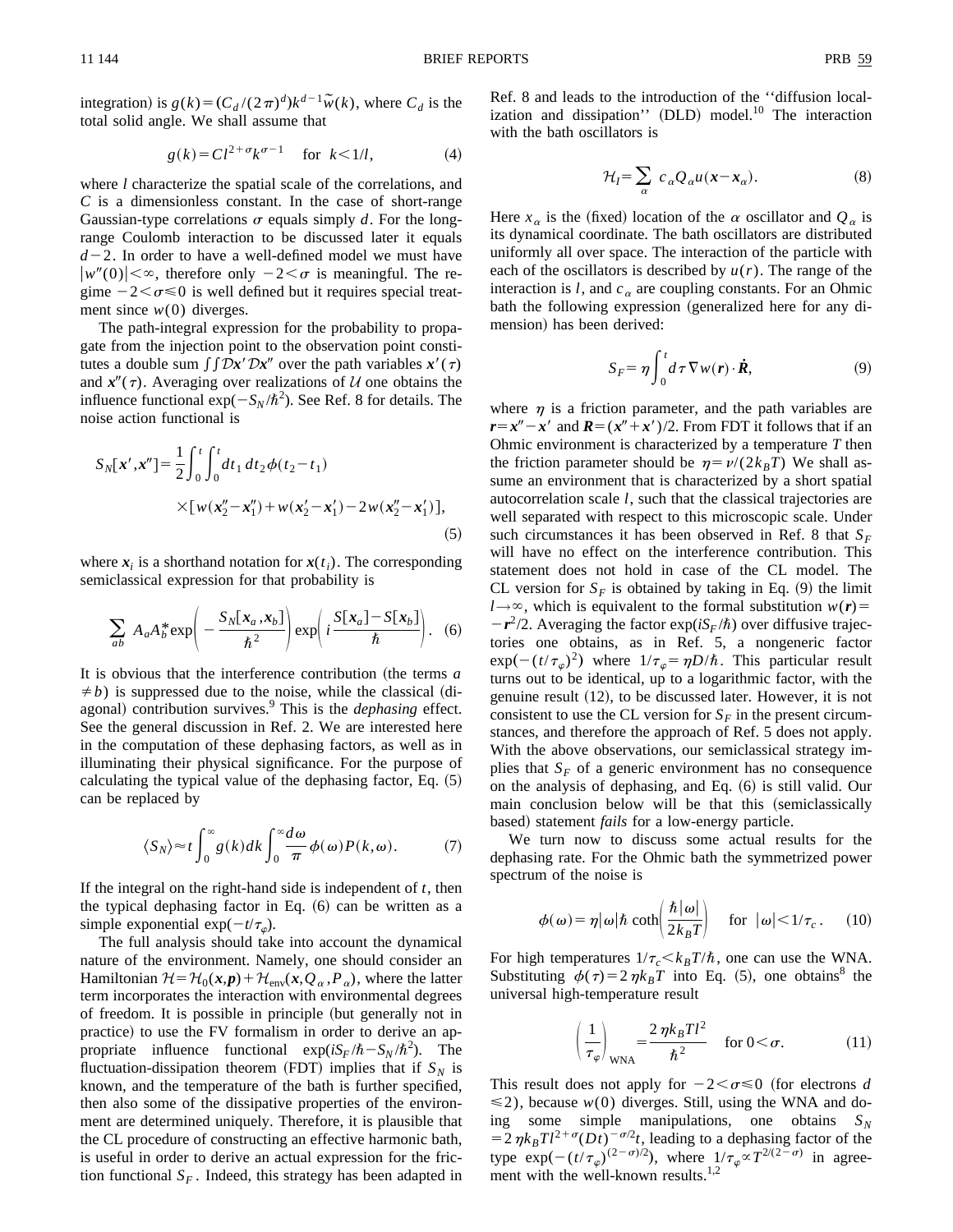

FIG. 1. The  $(k, \omega)$  plane. The shaded regions indicate those environmental modes that are effective in the dephasing process. The darker region indicates a possible excess contribution due to ZPF.

We are interested in going beyond the WNA. It is useful to use Eq.  $(7)$  in order to perform the actual calculation. The domain of integration is illustrated in Fig. 1. If the temperature is *high* enough, such that  $D/l^2 < k_B T/\hbar$ , then one can still use the WNA result. As the temperature becomes *low*, such that  $k_B T/\hbar \langle D/l^2 \rangle$ , the dephasing rate  $1/\tau_\varphi$  becomes larger than the value which is predicted by the WNA. This is due to the ZPF in the frequency zone  $k_B T/\hbar < \omega$  where  $\phi(\omega) = \hbar \eta \omega$ . Later we shall see that  $E/\hbar$  should be used as a cutoff for the  $\omega$  integration. Therefore, *the present analysis, and Eq. (12) below, does not apply to a low-energy particle*. Considering the ZPF contribution, the integral in Eq.  $(7)$  is dominated by  $(k,\omega)$  modes that are concentrated along the curve  $\omega = Dk^2$ . Moreover, most of the contribution comes from modes with large wave number, namely  $k \sim 1/l$ . Thus the ZPF contribution to the dephasing rate is essentially as in Ref. 4 and applies at low temperatures to any  $-2 < \sigma$ 

$$
\left(\frac{1}{\tau_{\varphi}}\right)_{\text{ZPF}} = \frac{C}{(2+\sigma)\pi} \ln\left[1+\left(\frac{lv}{D}\right)^4\right] \times \frac{1}{\hbar} \eta D. \tag{12}
$$

At low but finite temperatures, meaning  $1/t < k_B T/\hbar \ll D/l^2$ , one should consider the thermal noise contribution (TNC) that comes from the lower shaded region of Fig. 1. For  $-2 < \sigma \le 0$  the TNC dephasing factor is determined by *k*  $\sim$ (*Dt*)<sup>-1/2</sup> modes. For these modes *Dk*<sup>2</sup>  $\lt k_B T/\hbar$ , and therefore the previously discussed WNA applies. On the other hand, for  $0 < \sigma$  one obtains

$$
\left(\frac{1}{\tau_{\varphi}}\right)_{\text{TNC}} = C' l^{2+\sigma} \left(\frac{k_B T}{\hbar D}\right)^{\sigma/2} \frac{2 \eta k_B T}{\hbar^2} \tag{13}
$$

where  $C'$  is a numerical factor. The above expression is valid for  $0<\sigma<2$ , where the dephasing process is dominated by modes with  $k \sim (k_B T/\hbar D)^{1/2}$ . For  $2 < \sigma$  the dephasing process is dominated by modes with  $k \sim 1/l$ , and Eq. (13) should be modified by the replacement  $\sigma \rightarrow 2$ .

The FV path-integral expression is *exact* in principle. On the other hand, our semiclassical expression  $(6)$  involves the stationary-phase *approximation*. Therefore, it is important to understand, physically as well as mathematically, the validity limits of the semiclassical strategy. Each stationary-phase point of the exact FV path integral is a pair *a* and *b* of real classical trajectories that correspond to the motion of a fictitious *classical test particle*. Let us assume for simplicity that *a* and *b* are loops related by time reversal. It is also essential in the following argumentation that the interaction with the environment is *short range*, as in the  $0 < \sigma$  DLD model with *l* which is a small scale. It follows from the definition of the influence functional that under such circumstances  $P=1$  $-\exp(-S_{N}[a])$  is the probability for a fictitious test particle to *leave a trace* along the way (i.e., to change the quantummechanical state of at least one bath oscillator along the loop). For simplicity one may consider the restricted problem of a particle that travels across a single bath oscillator, meaning that Eq.  $(8)$  includes only one term. It is well known<sup>11</sup> that the semiclassical approximation is equivalent to a selfconsistent mean-field scheme, where it is assumed that the wave function for the particle-oscillator system can be written as a product of a scattered particle and driven oscillator. Such an ansatz implies that for weak scattering we can treat the particle as moving with constant velocity *v* and solve for the oscillator. It turns out that this reduction requires the assumption of small energy transfer. Therefore, one should anticipate problems once an oscillator with  $\omega_{\alpha}$  larger than *E* is involved. In the latter case, there is no justification to think of the particle as decoupled from the bath, moving with some constant velocity, capable of exciting the oscillator along the way. Therefore, the corresponding probability *P* loses its physical significance. Still, the interference contribution of the specified loop will be suppressed. It is true that a lowenergy particle ( $\omega_{\alpha}$ <*E*) is not capable of exciting the oscillator, but there is a finite probability to be scattered elastically, and consequently the original interference contribution is suppressed. However, this suppression does not have the meaning of genuine decoherence. Rather, it reflects a coherent ''renormalization'' of the bare dynamics. One wonders whether  $\exp(-S<sub>N</sub>[a])$  gives an estimation for the suppression of the original interference contribution due to these elastic scattering events. Unfortunately this is not the case. The elastic scattering off an oscillator involves a second-order process of virtual emission followed by absorption of a quanta  $\hbar \omega_\alpha$ . Therefore, the elastic scattering probability is proportional to  $c^4_\alpha$ . At the same time *P* is proportional to  $c^2_\alpha$ in leading order. Therefore, under such circumstances,  $exp(-S<sub>M</sub>[a])$  does not reflect any physically meaningful quantity. It should be emphasized that the above argumentation *does not apply* once *l* becomes large compared with the distance that is explored by the particle. In case of the CL model  $(l \rightarrow \infty)$  the decoherence process is no longer determined by the *scattering mechanism*. Rather, we have a crossover to a nonperturbative *spreading mechanism*. See detailed discussion of this point in Ref. 7.

The semiclassical strategy cannot be trusted if some of the effective bath oscillators are such that  $E/\hbar < \omega_\alpha$ . For diffusive motion such a situation will occur if  $E/\hbar \langle D/l^2$ . Note that the notion of large/small energy is in complete analogy with the notion of high/low temperature. For thermal motion  $E \sim k_B T$  and the two notions coincides. In order to see how  $expression (7)$  should be modified for small-energy motion, let us obtain it using an elementary perturbative calculation. This is straightforward for the short-range interaction  $(0<\sigma)$ , since it is plausible that  $1/\tau_{\varphi}$  has then the significance of inelastic scattering rate. The leading-order inelastic scattering probability is expressed in terms of the diagonal matrix elements of the scattering matrix, namely  $P = \langle 1 \rangle$  $-|\langle n\psi|S|n\psi\rangle|^2\rangle_{\beta}$ . The subscript  $\beta$  implies thermal average